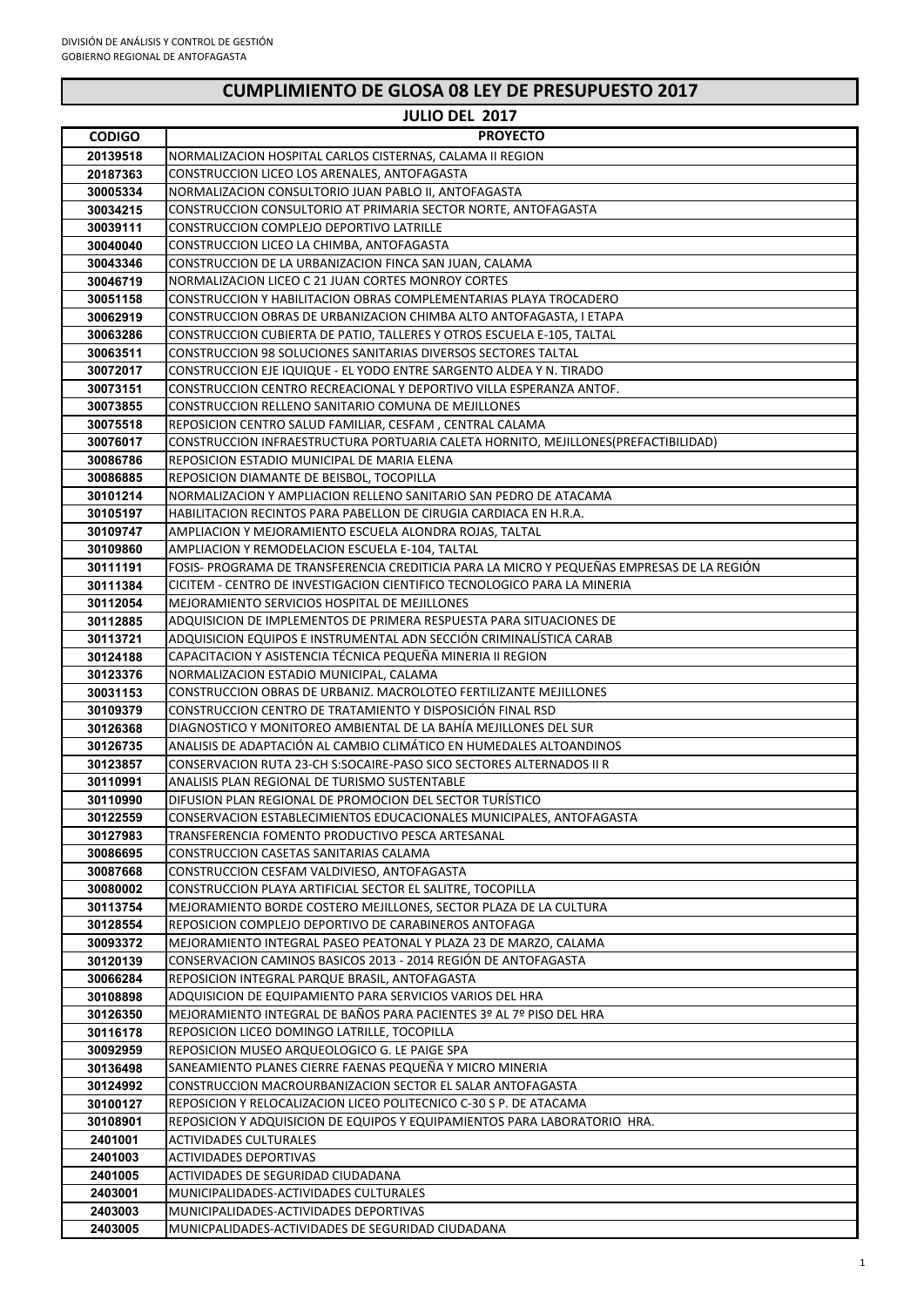| CUMPLIMIENTO DE GLOSA 08 LEY DE PRESUPUESTO 2017 |                                                                                                                                      |  |
|--------------------------------------------------|--------------------------------------------------------------------------------------------------------------------------------------|--|
|                                                  | <b>JULIO DEL 2017</b>                                                                                                                |  |
| <b>CODIGO</b>                                    | <b>PROYECTO</b>                                                                                                                      |  |
| 2403011                                          | OTRAS ENTIDADES PUBLICAS-ACTIVIDADES CULTURALES                                                                                      |  |
| 2403013                                          | OTRAS ENTIDADES PUBLICAS-ACTIVIDADES DEPORTIVAS                                                                                      |  |
| 2403015                                          | OTRAS ENTIDADES PUBLICAS-ACTIVIDADES DE SEGURIDAD CIUDADANA                                                                          |  |
| 3301010                                          | APLICACIÓN LETRA A) ART. 4º TRANSITORIO LEY Nº 20.378 ( MICRO)                                                                       |  |
| 30086335                                         | REPOSICION CALETA DE PESCADORES ANTOFAGASTA                                                                                          |  |
| 30107946                                         | CONSTRUCCION PASEO PEATONAL M.A.MATTA, ANTOFAGASTA                                                                                   |  |
| 30116088                                         | AMPLIACION URBANIZACION SECTORES VARIOS SAN PEDRO DE ATACAMA                                                                         |  |
| 30124621                                         | REPOSICION A.VERDES Y CIRCULACIONES PEATONALES CALLE A.MOOCK G.VIA                                                                   |  |
| 30125104                                         | MEJORAMIENTO EJE BALMACEDA CALAMA, II ETAPA                                                                                          |  |
| 30126093                                         | REPOSICION Y AMPLIACION RED ELECTRICO HRA.                                                                                           |  |
| 30126588                                         | CONSTRUCCION COMPLEJO DEPORTIVO ESCOLAR CORVALLIS                                                                                    |  |
| 30129640                                         | HABILITACION PLAZA Y AREAS RECREATIVAS U.V R.SCHNEIDER, ANTOFAGASTA                                                                  |  |
| 30277722                                         | CONSERVACION RUTA B-355 REGION DE ANTOFAGASTA 2014-2015                                                                              |  |
| 30108045                                         | REPOSICION JARDIN INFANTIL DE TOCONAO COMUNA DE S.P.A                                                                                |  |
| 30237072                                         | CONSTRUCCION JARDIN INFANTIL LICKANANTAY SAN PEDRO DE ATACAM                                                                         |  |
| 02-0002                                          | REPOSICION VEHICULOS MUNICIPALES, TOCOPILLA                                                                                          |  |
| 30137744                                         | ADQUISICION MAQUINARIA INVERNAL REGION DE ANTOFAGASTA                                                                                |  |
| 30167472D                                        | CONSTRUCCION RELLENO SANITARIO, COMUNA DE SIERRA GORDA                                                                               |  |
| 30182775                                         | REPOSICION DE TOMOGRAFO AXIAL COMPUTARIZADO (TC) EN HRA                                                                              |  |
| 30215822                                         | CONSERVACION VIAS URBANAS DIVERSOS SECTORES DE MEJILLONES                                                                            |  |
| 30277737                                         | CONSERVACION RED VIAL REGION DE ANTOFAGASTA 2014 - 2015                                                                              |  |
| 30280622                                         | ADQUISICION MOBILIARIO URBANO Y JUEGOS INFANTILES, MEJILLONES                                                                        |  |
| 30291433                                         | ADQUISICION CARRO BOMBA, PARA COMUNA SAN PEDRO DE ATACAMA                                                                            |  |
| 30296472                                         | ADQUISICION RED METEOROLOGICA DE EMERGENCIA                                                                                          |  |
| 30302922                                         | REPOSICION DE CALDERA EN HOSPITAL DE CALAMA                                                                                          |  |
| 30305323                                         | TRANSFERENCIA DIPLOMADO EN TEMAS DE CIENCIA, TECNOLOGIA E INNOVACIÓN                                                                 |  |
| 30305475                                         | TRANSFERENCIA PROGRAMA DE FORTALECIMIENTO TECNOLÓGICO PARA LA INDUSTRIA                                                              |  |
| 30305478                                         | TRANSFERENCIA PROGRAMA DE ACTIVACIÓN DE PROYECTOS INNOVACIÓN<br>TRANSFERENCIA APOYO A INVESTIGACIÓN APLICADA AL DESARROLLO INNOVADOR |  |
| 30305573<br>30305574                             | TRANSFERENCIA PROGRAMAS REGIONALES BECAS DE FORMACION Y CERTIFICACION                                                                |  |
| 30305622                                         | REPOSICION SEÑALETICA VIAL DE LA COMUNA DE TOCOPILLA                                                                                 |  |
| 30306425                                         | CONSTRUCCION PARADEROS URBANOS, COMUNA DE TOCOPILLA                                                                                  |  |
| 30307772                                         | TRANSFERENCIA CONVOCATORIA PROYECTOS DE INNOVACION AGRARIA                                                                           |  |
| 30307777                                         | CONSERVACION VIAS URBANAS DIVERSOS SECTORES 2014 ANTOFAGASTA                                                                         |  |
| 30319422                                         | CAPACITACION CENTRO DE PILOTAJE DESIERTO DE ATACAMA                                                                                  |  |
| 30319925                                         | TRANSFERENCIA SISTEMA DE INFORMACIÓN GEOESPACIAL PARA LA COMPETITIVIDAD                                                              |  |
| 30320072                                         | TRANSFERENCIA PAQUETE TECNOLOGICO PASIVOS SEGUNDA REGION                                                                             |  |
| 30320122                                         | TRANSFERENCIA ESTUDIO DE ING. PARA LA REMEDIACIÓN DE SITIOS TALTAL                                                                   |  |
| 30320172                                         | TRANSFERENCIA PLANTA PILOTO MÓVIL PARA LA RECUPERACIÓN DE COBRE Y ORO                                                                |  |
| 30320272                                         | TRANSFERENCIA COMUNIDADES ENERGETICAMENTE SOSTENIBLES                                                                                |  |
| 30320323                                         | TRANSFERENCIA SUSTENT. PATRIMONIAL E INDUSTRIA TURÍSTICA DEL ALTO LOA                                                                |  |
| 30320522                                         | TRANSFERENCIA ESCALAMIENTO PILOTO DE LA PRODUCCION DE ASTAXANTINA                                                                    |  |
| 30320823                                         | TRANSFERENCIA SISTEMA SOLAR PARA CULTIVO TECNIFICADO EN EL DESIERTO                                                                  |  |
| 30320873                                         | CAPACITACION FORTALECIMIENTO POSTGRADO CIENCIAS ACUÁTICAS UA                                                                         |  |
| 30320922                                         | TRANSFERENCIA OBSERVATORIO DE EDUCACIÓN PARA LA INNOVACIÓN                                                                           |  |
| 30321072                                         | CAPACITACION CENTRO REGIONAL DE ASTROINGENIERÍA                                                                                      |  |
|                                                  |                                                                                                                                      |  |

| 30320922 | TRANSFERENCIA OBSERVATORIO DE EDUCACIÓN PARA LA INNOVACIÓN           |
|----------|----------------------------------------------------------------------|
| 30321072 | CAPACITACION CENTRO REGIONAL DE ASTROINGENIERÍA                      |
| 30323272 | REPOSICION DE EQUIPOS PARA SERVICIOS DE APOYO DIAGNOSTICO EN HRA     |
| 30329224 | ADQUISICION EQUIPOS LABORAT AUDIOLOG VOZ Y HABLA FONOAUDIOLOGIA UA   |
| 30333772 | CONSERVACION PLURIANUAL DE VIAS URBANAS, REGION DE ANTOFAGASTA       |
| 30351290 | ADQUISICION PLANTA DE TRATAMIENTO DE AGUA POTABLE RIO GRANDE S.P.A.  |
| 30359875 | DIAGNOSTICO DE RIESGO AMBIENTAL, REGIÓN DE ANTOFAGASTA               |
| 30350989 | DIAGNOSTICO PMDT COSTA SUR EN COMUNA DE TALTAL                       |
| 30351076 | DIAGNOSTICO PMDT NORTE ALTO ANDINO (ALTO EL LOA Y OLLAGUE)           |
| 30130919 | DIAGNOSTICO DEL CAUDAL AMBIENTAL DEL RIO LOA , REGION DE ANTOFAGASTA |
| 30130966 | DIAGNOSTICO Y CONSERVACION DE FLORA COSTERA, REGION DE ANTOFAGASTA   |
| 30130908 | ANALISIS DE RIESGO AMBIENTAL EN BAHIA SAN JORGE ANTOFAGASTA          |
| 30130937 | DIAGNOSTICO Y MONITOREO AMBIENTAL DE LA BAHIA ALGODONALES TOCOPILLA  |
| 30303572 | CONTROL INTEGRADO Y MANEJO DE LA MALEZA MOSTAZA NEGRA, CALAMA        |
| 30101628 | RESTAURACION TEATRO METRO, MARIA ELENA                               |
| 30137533 | REPOSICION JARDIN INFANTIL COMUNA MARIA ELENA                        |
| 30355474 | TRANSFERECIA FOMENTO PRODUCTIVO PARA EL SECTOR PESQUERO ARTESANAL    |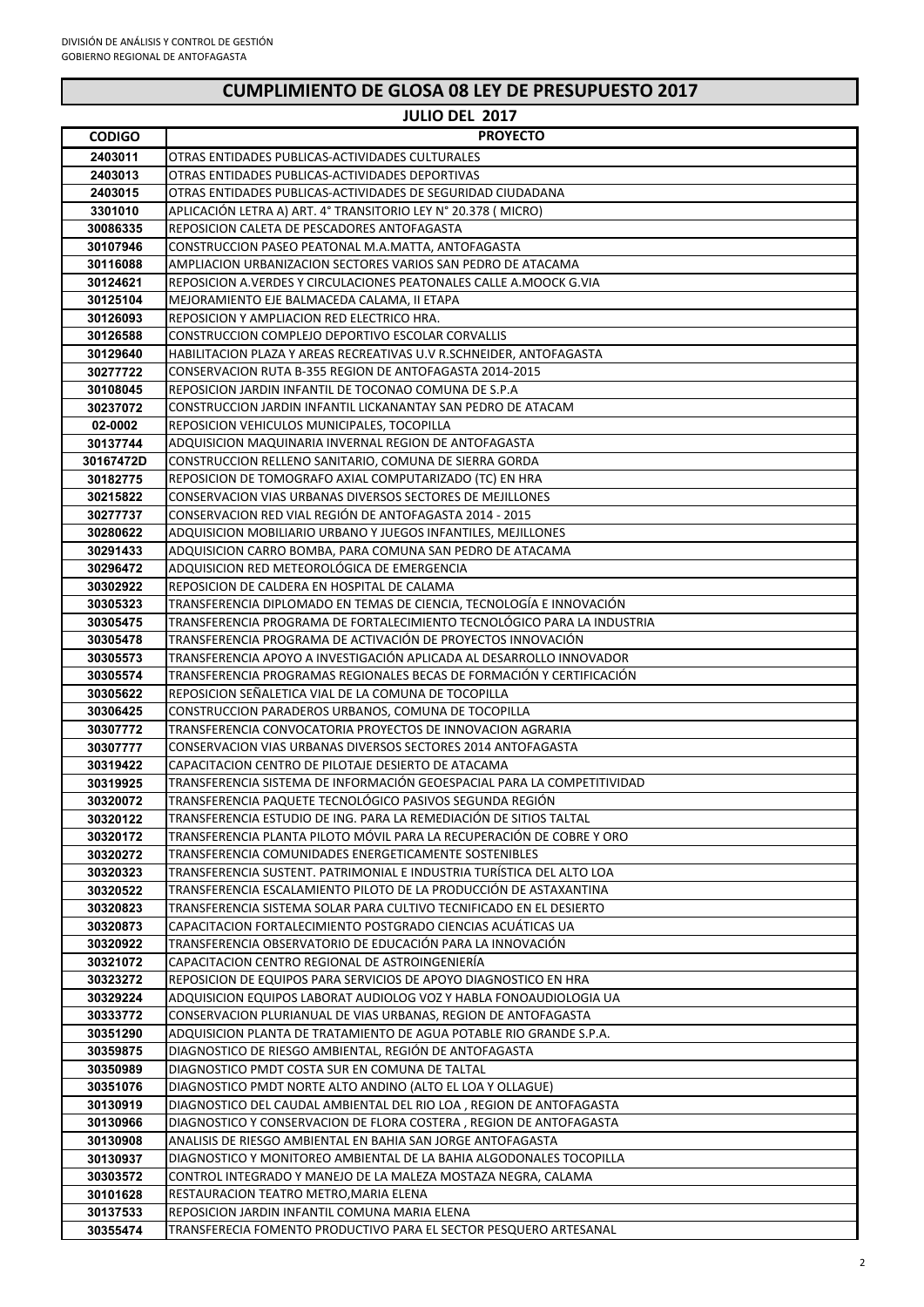| JULIO DEL 2017       |                                                                                                                                           |  |
|----------------------|-------------------------------------------------------------------------------------------------------------------------------------------|--|
| <b>CODIGO</b>        | <b>PROYECTO</b>                                                                                                                           |  |
| 30376526             | DIAGNOSTICO DE RIESGO ALUVIONAL - INUNDACIONES REGION DE ANTOFAGASTA                                                                      |  |
| 30307976             | AMPLIACION DE TELEFONIA SATELITAL PARA LA REGION DE ANTOFAGASTA                                                                           |  |
| 30087356             | CONSTRUCCION CUARTEL DE BOMBEROS Y AREAS VERDES ARTURO PEREZ CANTO                                                                        |  |
| 30361325             | CONSTRUCCION TERMINACION ESCUELA PRESIDENTE BALMACEDA, CALAMA                                                                             |  |
| 30153222             | REPOSICION CON RELOCALIZACIÓN TENENCIA OLLAGUE (F)                                                                                        |  |
| 30003506             | MEJORAMIENTO INTERCONEXION EJES GRAU - PRAT, CALAMA                                                                                       |  |
| 2401017              | ACTIVIDADES SOCIALES Y REHABILITACION DE DROGAS                                                                                           |  |
| 2403017              | MUNICIPALIDADES - ACTIVIDADES SOCIALES                                                                                                    |  |
| 2403018              | OTRAS ENTIDADES PÚBLICAS - ACTIVIDADES SOCIALES                                                                                           |  |
| 30277730             | CONSERVACION CAMINOS BÁSICOS REGIÓN DE ANTOFAGASTA 2014 - 2015                                                                            |  |
| 30168425             | ADQUISICION Y REPOSICIÓN DE VEHÍCULOS GOPE ANTOFAGASTA Y CALAMA                                                                           |  |
| 2403010              | SUBSIDIO PARA LA MANTENCIÓN DE PARQUE I.M.SAN PEDRO DE ATACAMA                                                                            |  |
| 30120017             | REPOSICION ESCUELA LOCALIDAD DE CAMAR, COMUNA SAN PEDRO DE ATACAMA                                                                        |  |
| 30113912             | REPOSICION COLEGIO BERNARDO OHIGGINS, EDUCACION BASICA, TOCOPILLA                                                                         |  |
| 30370415             | REPOSICION DE AUTOCLAVES Y PLANTAS DE AGUA EN HOSPITAL ANTOFAGASTA                                                                        |  |
| 30137114             | ADQUISICION EQUIPOS Y HERRAMIENTA ESP. TP, LICEOS A-16, A-22 Y A-26                                                                       |  |
| 20183313             | CONSTRUCCION OBRAS DE CONTROL ALUVIONAL EN QUEBRADA LA CHIMBA ANTOFA                                                                      |  |
| 20183300             | CONSTRUCCION OBRAS DE CONTROL ALUVIONAL EN QUEBRADA FARELLONES ANTOF                                                                      |  |
| 30107933             | HABILITACION PARQUE GRAN AVENIDA, ANTOFAGASTA                                                                                             |  |
| 30377125             | CONSERVACION Y MANEJO DE CAUCE EN EL SECTOR TRANQUE TOCONAO                                                                               |  |
| 30380184             | ADQUISICION AMBULANCIA AEA COMUNA DE SIERRA GORDA                                                                                         |  |
| 30378679<br>30126599 | REPOSICION TEATRO ANDRES PEREZ TOCOPILLA<br>CONSTRUCCION COMPLEJO DEPORTIVO ESCOLAR MUNICIPAL                                             |  |
| 30136525             | REPOSICION ACERAS, BARRIO TRADICIONAL, ANTOFAGASTA                                                                                        |  |
| 30280674             | MEJORAMIENTO PLAZA COMUNITARIA, LOCALIDAD CAROLINA DE MICHILLA                                                                            |  |
| 2403004              | SUBSIDIO PARA LA OPERACIÓN DEL SISTEMA AUTOGENERACIÓN DE ENERGIA                                                                          |  |
| 30413638             | TRANSFERENCIA PROYECTO JAIBAS PARTE II                                                                                                    |  |
| 30413374             | TRANSFERENCIA PROYECTO UNDIMOTRIZ WARAQOCHA                                                                                               |  |
| 30413449             | TRANSFERENCIA PLANTA MODULAR PARA TRATAMIENTO DE AGUAS SERVIDAS                                                                           |  |
| 30413437             | TRANSFERENCIA SIST. FORMACION CAPITAL HUMANO AVANZADO PARA INNOVACION                                                                     |  |
| 30414995             | TRANSFERENCIA DESALACIÓN TERMO SOLAR USANDO SISTEMA DE EVAPORACIÓN                                                                        |  |
| 30414990             | TRANSFERENCIA INNOVACCIÓN CREATIVA                                                                                                        |  |
| 30412846             | TRANSFERENCIA CUSTER. KIT PARA LA DETERMINACIÓN DE COBRE SOLUBLE                                                                          |  |
| 30413775             | TRANSFERENCIA CONSOLIDACIÓN MODELO MULTIHÉLICE DE INNOVACIÓN SOCIAL                                                                       |  |
| 30412822             | TRANSFERENCIA DESARROLLO DE NANOTRANSISTORES BASADOS EN CABLES BACTER                                                                     |  |
| 30413023             | TRANSFERENCIA VIRTUALIZACIÓN RUTAS TURÍSTICAS CON TECNOLOGÍAS HÍBRIDA                                                                     |  |
| 30412834             | TRANSFERENCIA MEJORAMIENTO DEL PROCESO DE CEMENTACIÓN PARA PEQUEÑOS M                                                                     |  |
| 30412829             | TRANSFERENCIA ENERGÍA SOLAR Y AGUA DE MAR PARA LA PEQUEÑA MINERÍA                                                                         |  |
| 30412847             | TRANSFERENCIA SIST. BIOTECNOLÓGICO REMOCIÓN METALES PESADOS RILES                                                                         |  |
| 30413077             | TRANSFERENCIA IMPLEMENTACION DE MODELO DE CULTIVO DEL DORADO EN LA II                                                                     |  |
| 30413089             | TRANSFERENCIA ALMACENAMIENTO SOLAR LINO3                                                                                                  |  |
| 30413074             | TRANSFERENCIA POSICIONAMIENTO LABORATORIO TECNOLOGÍAS SOLARES                                                                             |  |
| 30413126             | TRANSFERENCIA DIVERSIFICACIÓN PRODUCTIVA DE LAS ÁREAS DE MANEJO                                                                           |  |
| 30413101             | TRANSFERENCIA EVALUACION ECONOMICA DE PRODUCCION DE BATERIAS DE LITIO                                                                     |  |
| 30413135             | TRANSFERENCIA DES. TECNOLÓGICO PARA INDUS. ACUÍCOLA PERLERA ABALON                                                                        |  |
| 30416730             | TRANSFERENCIA FORMACION INTEGRAL PARA LA INSERCION LABORAL<br>ADQUISICION CAMIÓN PARA CONTENEDORES Y 68 CONTENEDORES SOTERRADOS           |  |
| 30378223             |                                                                                                                                           |  |
| 30366996<br>30394022 | MEJORAMIENTO SISTEMA DE GENERACION ELECTRICA SAN PEDRO DE ATACAMA<br>CONSERVACION MAYOR AERÓDROMO DE BARRILES. COMUNA DE TOCOPILLA. II RE |  |
| 30385931             | TRANSFERENCIA PROGRAMA PARA PESCADORES ARTESANALES DE TOCOPILLA                                                                           |  |
| 30399589             | TRANSFERENCIA EFICIENCIA ENERGÉTICA, REGION DE ANTOFAGASTA                                                                                |  |
| 2403010-1            | SUBSIDIO PARA LA MANTENCIÓN DE PARQUE I.M.MEJILLONES                                                                                      |  |
| 30399622             | TRANSFERENCIA PROGRAMA EMERGENCIA PRODUCTIVA TOCOPILLA                                                                                    |  |
| 30423045             | TRANSFERENCIA PROGRAMA DE MEJORAMIENTO URBANO Y EQUIPAMIENTO COMUNAL                                                                      |  |
| 30379873             | ADQUISICION DOS MINIBUSES DESTINADO AL TRANSPORTE DE PERSONAS EN S                                                                        |  |
| $20200572$           | MEIORAMIENTO DAROLIE TEMÁTICO LOCALIDAD DE RAQUEDANO                                                                                      |  |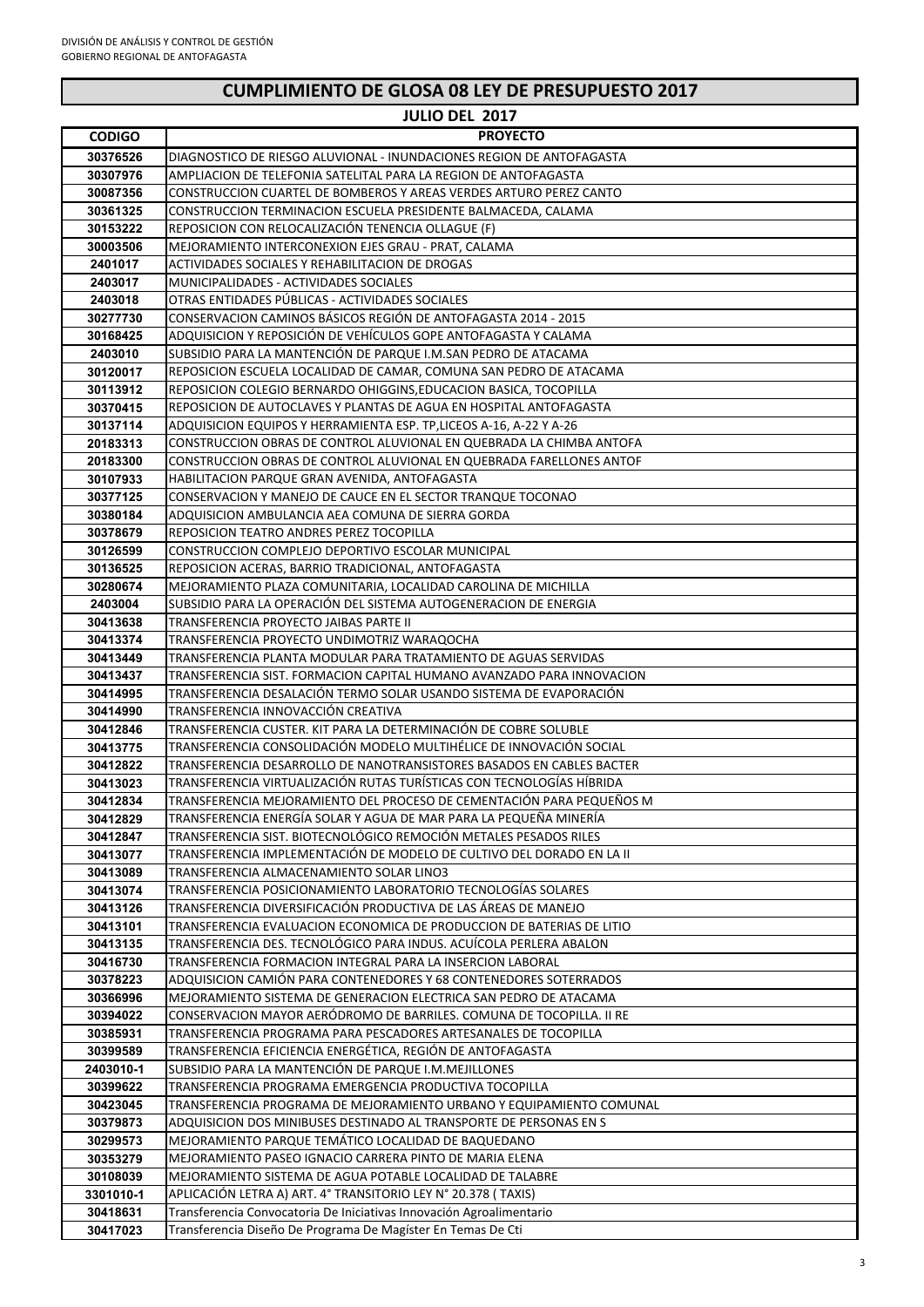**JULIO DEL 2017**

| <b>CODIGO</b>        | <b>PROYECTO</b>                                                                                                |
|----------------------|----------------------------------------------------------------------------------------------------------------|
| 30401577             | Transferencia Programa Regional De Apoyo Al Emprendimiento Dinámico                                            |
| 30401824             | Transferencia Programa Apoyo Entorno De Innovación y Emprendimiento                                            |
| 30401832             | Transferencia Programa De Transferencia a Proyectos Para El Entorno                                            |
| 30401823             | Transferencia Innovación y Emprendimiento ¿Made In Antofagasta¿                                                |
| 30401724             | Transferencia Programa De Innovación para fortalecer el Entorno.                                               |
| 30390924             | CONSTRUCCION OBRAS DE CONTROL ALUVIONAL QUEB. URIBE, ANTOFAGASTA                                               |
| 30360227             | MEJORAMIENTO DE LAS DEPENDENCIAS DE LA ASOCIACIÓN DE MUNICIPALIDADES                                           |
| 30428972             | TRANSFERENCIA JUNTA NACIONAL DE BOMBEROS (EQUIPOS Y EQUIPAMIENTO)                                              |
| 30127208             | CONSTRUCCION MEMORIAL TOPATER CALAMA                                                                           |
| 30249472             | ADQUISICION DE BUSES ILUSTRE MUNICIPALIDAD DE CALAMA                                                           |
| 30398230             | ADQUISICION SISTEMA MODULAR JUZGADO POLICIA COMUNA DE SIERRA GORDA                                             |
| 30380575             | ADQUISICION REPOSICION BUS MUNICIPAL ORGANIZACIONES COMUNITARIAS                                               |
| 30398274             | AMPLIACION SISTEMA AGUA POTABLE RURAL AYLLU DE CUCUTER                                                         |
| 30345674             | REPOSICION CON RELOCALIZACIÓN DEL RETÉN ALEMANIA (MC)                                                          |
| 30398282             | TRANSFERENCIA PROGRAMA DE FOMENTO PARA PESCADORES ARTESANALES                                                  |
| 30124596             | CONSTRUCCION PARQUE COMUNITARIO RENE SCHNEIDER                                                                 |
| 30426773             | ADQUISICION VEHICULO Y EQUIPAMIENTO VIGILANCIA R. MARINA RINCONADA                                             |
| 30344426             | RESTAURACION MUSEO MUNICIPAL DE MEJILLONES                                                                     |
| 30133005             | NORMALIZACION URBANIZACION NUEVOS LOTEOS TOCONAO                                                               |
| 30133006             | CONSTRUCCION ADUCCION SOLAR LOCALIDAD DE SOCAIRE                                                               |
| 30420635             | CONSTRUCCION CUBIERTAS LIVIANAS EN MULTICANCHAS, CALAMA                                                        |
| 30387622             | ADQUISICION DE EQUIPAMIENTO DE ARCHIVO                                                                         |
| 30361423             | ADQUISICION CAMARAS DE SEGURIDAD SERVICIO MEDICO LEGAL II REGION                                               |
| 30402079             | MEJORAMIENTO DE SERVICIO DE CARDIOLOGIA EN HOSPITAL DE ANTOFAGASTA                                             |
| 30429024             | ADQUISICION DE VEHICULOS POLICIALES PDI II REGION POLICIAL DE ANTOF                                            |
| 30423338             | ADQUISICION TECNOLOGÍAS INFORMÁTICAS PDI CALAMA                                                                |
| 30444080             | CONSERVACION CAMINO BÁSICO, RUTA 23-CH, SECTOR SOCAIRE - PASO SICO                                             |
| 30085180             | REPOSICION CENTRO DE LA MUJER MANANTIAL DE TOCOPILLA                                                           |
| 30414872             | ADQUISICION EQUIPOS Y EQUIPAMIENTO CONSULTORIO BAUTISTA, AFTA                                                  |
| 30443628             | MEJORAMIENTO CANCHA DE FUTBOL DE PAPOSO                                                                        |
| 30447122             | ADQUISICION SEGUNDA ETAPA ADQUISICIÓN CARROS BOMBA COMUNA CALAMA                                               |
| 30168774             | REPOSICION CUARTEL 1° COMPAÑÍA DE BOMBEROS - MEJILLONES                                                        |
| 30455581             | ADQUISICION CARRO BOMBA 1RA COMPAÑÍA DE BOMBEROS MEJILLONES                                                    |
| 30366991             | CONSTRUCCION OBRAS DE MACROURBANIZACION SECTOR LA CHIMBA ANTOFAGAST (DISEÑO)                                   |
| 30457676             | AMPLIACION RED DE AGUA POTABLE LA CHIMBA ALTA, ANTOFAGASTA (DISEÑO)                                            |
| 30101278<br>30457729 | REPOSICION CUARTEL DE BOMBEROS POBLACIÓN ALEMANIA, CALAMA<br>CONSERVACION CAMINO BÁSICO, SECTOR AYQUINA - CUPO |
| 30126909             | ADQUISICION EQUIPOS UNIDAD ANATOMÍA PATOLÓGICA HRA                                                             |
| 30448772             | DIAGNOSTICO PLAN MARCO DE DESARROLLO TERRITORIAL COSTA NORTE                                                   |
| 30219474             | CONSTRUCCION PLAZAS DIVERSOS SECTORES MEJILLONES                                                               |
| 30420683             | CONSTRUCCION PARQUES VECINALES CALAMA                                                                          |
| 30463222             | CONSERVACION COSAM RENDIC ANTOFAGASTA                                                                          |
| 30462238             | INVESTIGACION ESTUDIO POLIMETALES Y PERFIL EPIDEM. EN HABIT. ANTOF.                                            |
| 30250022             | CONSERVACION EDIFICIO EX RESGUARDO MARITIMO IND - ANTOFAGASTA                                                  |
| 30459748             | ADQUISICION Y ORTORRECTIFICACION IMAGENES SATELITALES BORDE COSTERO                                            |
| 30334022             | ADQUISICION Y REPOSICION EQUIPOS Y EQUIPTO EN HOSPITAL DE TALTAL                                               |
| 30455585             | ADQUISICION CAMIÓN MULTIPROPÓSITO PARA LA COMUNA DE TALTAL                                                     |
| 30463593             | ADQUISICION EXCAVADORA PARA LA COMUNA DE TALTAL                                                                |
| 30465409             | ADQUISICION DE INSTALACIONES MODULARES PARA PSIQUIATRÍA HRA                                                    |
| 30401895             | CONSTRUCCION DIALISIS MODULAR HOSPITAL DE MEJILLONES                                                           |
| 30463928             | ADQUISICION DE BICICLETEROS Y BASUREROS PARA DISTINTOS SECTORES DE                                             |
| 30467399             | CONSERVACION CAMINO BÁSICO, SECTOR PAPOSO - CALETA EL COBRE                                                    |
| 30367047             | AMPLIACION Y RELOCALIZACION PARVULO ESCUELA E-26 SAN PEDRO DE AT                                               |
| 30463884             | ADQUISICION MAQUINARIAS PARA ASEO Y ORNATO DIVERSAS PLAZAS Y CALLES                                            |
| 30470588             | CONSERVACION HOSPITAL MARCOS MACUADA DE TOCOPILLA                                                              |
| 30251023             | REPOSICION CENTRO DE LA MUJER DE ANTOFAGASTA                                                                   |
| 30467587             | EQUIPAMIENTO CUARTEL DE BOMBEROS ARTURO PEREZ CANTO                                                            |
| 30127527             | MEJORAMIENTO AMPLIACION SISTEMA DE AGUA POTABLE RURAL DE LASANA                                                |
| 30408629             | ADQUISICION CARRO DE ARRASTRE PROGRAMA DE PREVENCIÓN Y ATENCIÓN VCM                                            |
| 30402424             | CAPACITACION Y ATENCIÓN VIOLENCIA CONTRA LA MUJER REGIÓN ANTOFAGASTA                                           |
| 30375022             | CONSTRUCCION CECOSF COVIEFI ANTOFAGASTA                                                                        |